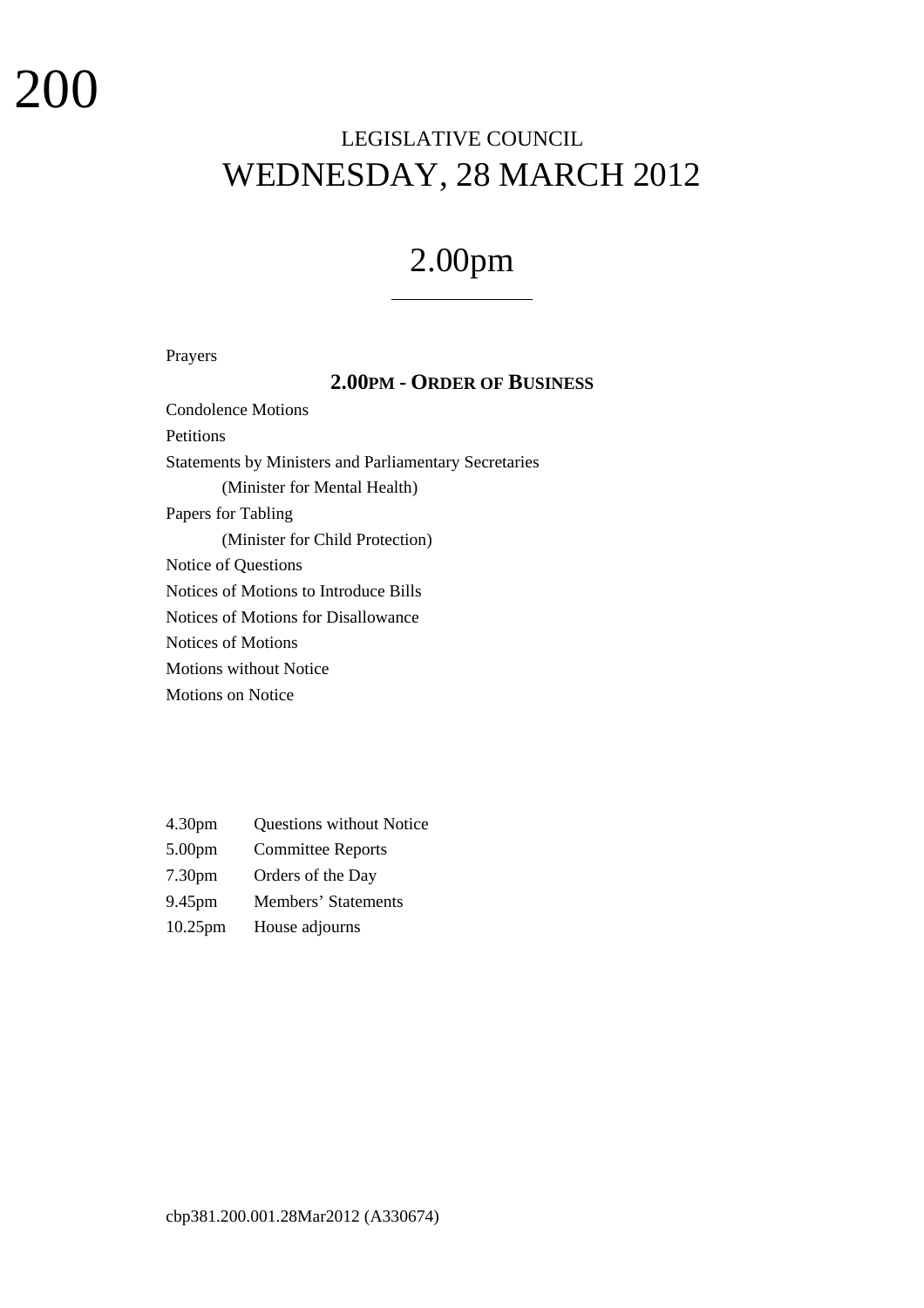#### **MOTIONS ON NOTICE**

#### **1. Roe Highway Stage 8** *(Notice given 24 November 2010)*

l

l

Continuation of remarks Hon Lynn MacLaren – 30 mins (Wednesday, 21 March 2012) in moving the following motion –

That, for the purposes of -

- (a) saving the Beeliar wetlands by preserving ecological linkages and a range of other key values including —
	- (i) regionally significant vegetation, which is becoming rare as a result of encroaching urbanisation;
	- (ii) habitat for a great many fauna species, especially internationally and nationally significant migratory birds, as well as seriously threatened species like the Carnaby's Cockatoo and the Graceful Sun Moth; and
	- (iii) residential amenity, recreation and education; and
- (b) protecting our unique Aboriginal heritage; and
- (c) redirecting funds into more sustainable transport solutions, such as an expanded rail freight system and a passenger light rail network,

this House calls upon the Barnett Government to abandon the proposed Stage 8 of the Roe Highway development, and to request the Western Australian Planning Commission to initiate an amendment to the Metropolitan Region Scheme in order to delete the current zoning for a road reserve over the area of the proposed Stage 8 of the Roe Highway development.

*Total time remaining on motion – 3hrs 45mins*.

## **2. Uranium Mining - Environmental Management** *(Notice given 24 February 2011)*

Hon Alison Xamon: To move -

That this House recommend that, should the Government proceed with its intention to licence uranium mining in Western Australia, it adopts the same minimum environmental management regulatory requirements for any future uranium mine in Western Australia as exists under Commonwealth and Northern Territory legislation for the operation of the Ranger uranium mine in the Northern Territory with regard to the disposal of radioactive tailings, including the requirements that -

- (a) the tailings are physically isolated from the environment for at least 10 000 years; and
- (b) any contaminants arising from the tailings do not result in any detrimental environmental impacts for at least 10 000 years.

The business listed for today's sitting and sequence in which it is to be considered may be altered by the House without notice. Members and other persons are advised to check the status of an item in which they have an interest in the course of today's sitting. Electronic version available on the Parliament's Internet site at www.parliament.wa.gov.au.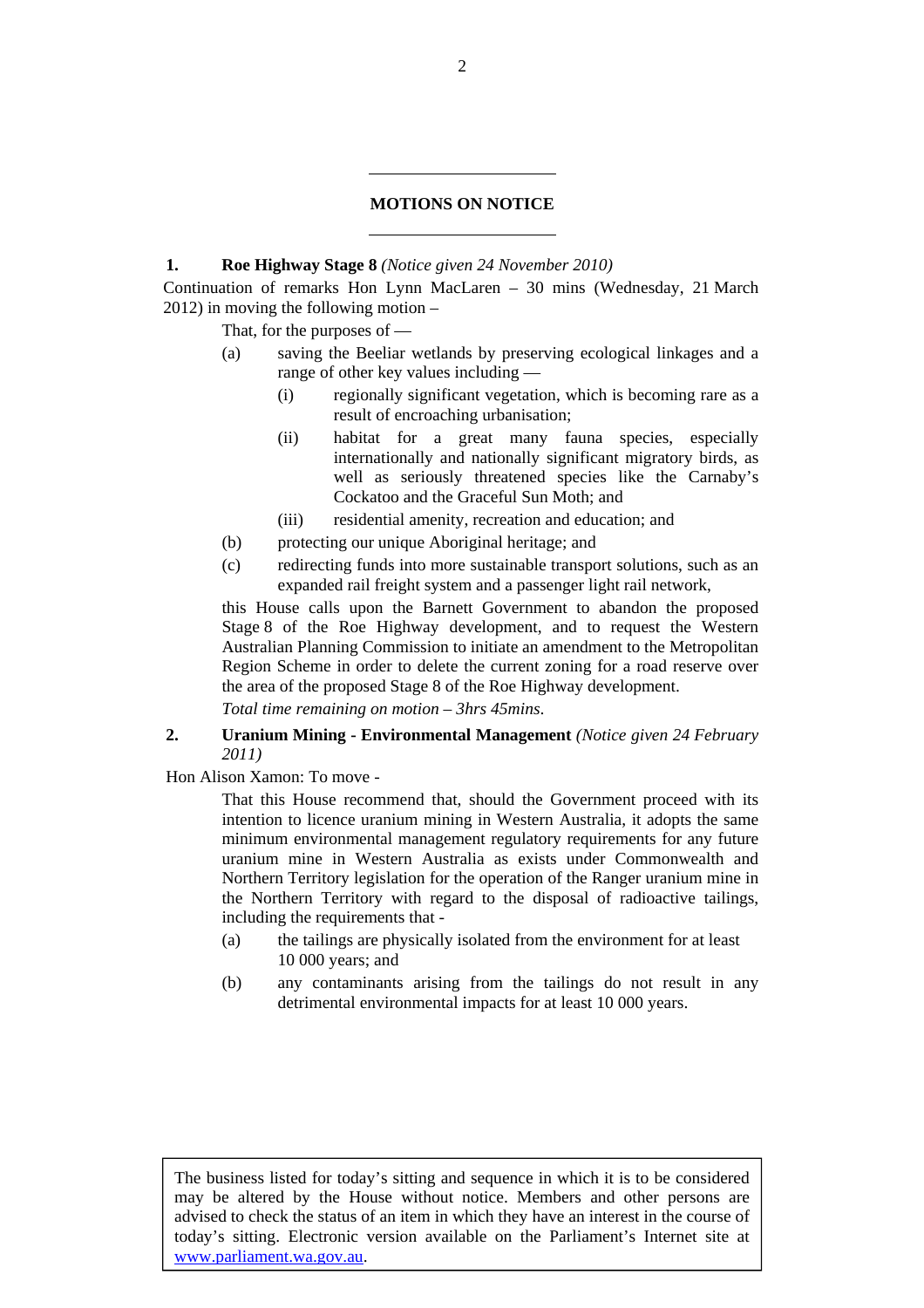# **3. Unconventional Gas Exploration and Mining - Moratorium** *(Notice given 15 March 2011, amended 21 September 2011)*

Hon Alison Xamon: To move -

That this House demands that the Government place a moratorium on all unconventional gas exploration and mining in Western Australia until such time as it can be assured that such activities will -

- (1) Have no impact on local land users, including
	- (a) no reduction of available agricultural land;
	- (b) no reduction in local groundwater levels;
	- (c) no saltwater contamination of groundwater;
	- (d) no chemical contamination of groundwater; and
	- (e) no uncontrolled methane leakage from drilled locations.
- (2) Be governed by Government regulations that ensure that
	- (a) absolute transparency is provided to the public about which chemicals are used in all unconventional gas drilling and hydraulic fracturing ('fraccing') activities;
	- (b) rigorous independent testing is conducted on all chemicals before they are used in unconventional gas exploration, drilling and fraccing operations to ensure no adverse impacts on groundwater, human health and the environment; and
	- (c) that any liability for contamination of ground water, land or community assets be borne by the company conducting the operations rather than the State and people of Western Australia.

# **CONSIDERATION OF COMMITTEE REPORTS**

l

l

**1. Standing Committee on Public Administration - Report No. 13 - Inquiry into Western Australian Strata Managers - Committee Report** *(Tabled 1 September 2011)*

Continuation of remarks Hon Ed Dermer – 4 mins (Wednesday, 21 March 2012) on the motion of Hon Jim Chown that the report be noted. *See Tabled paper No. 3659*. *Total time remaining on motion – 45mins*.

**2. Joint Standing Committee on the Corruption and Crime Commission - Report No. 18 - Parliamentary Inspector's Report Concerning the Procedures Adopted by the Corruption and Crime Commission when dealing with Complaints of the Excessive Use of Force by Police - Committee Report** *(Tabled 8 September 2011)*

On the motion of Hon Nick Goiran (Wednesday, 7 March 2012) debate was adjourned to the next sitting. *See Tabled paper No. 3699*.

**3. Joint Standing Committee on the Corruption and Crime Commission - Report No. 20 - Closed Hearing with Gail Archer SC and Further Analysis of Proposed Reforms to the** *Corruption and Crime Commission Act 2003* **- Committee Report** *(Tabled 29 September 2011)*

On the motion of Hon Nick Goiran (Wednesday, 7 March 2012) debate was adjourned to the next sitting. *See Tabled paper No. 3928*.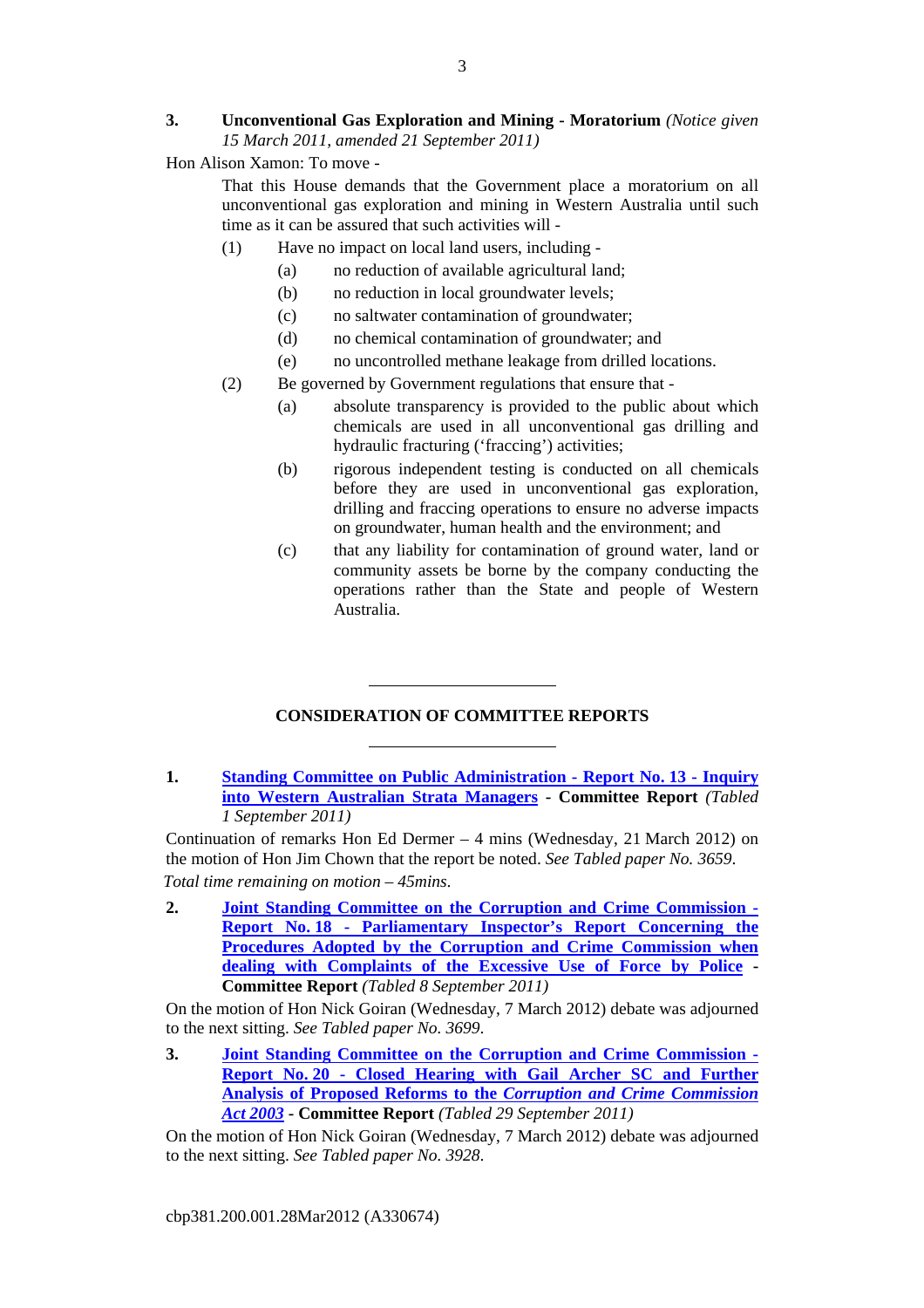**4. Standing Committee on Environment and Public Affairs - Report No. 24 - Inquiry into Cockburn Cement Limited, Munster - Committee Report**  *(Tabled 20 October 2011)*

On the motion of Hon Brian Ellis (Wednesday, 7 March 2012) debate was adjourned to the next sitting. *See Tabled paper No. 3984*.

**5. Joint Standing Committee on the Corruption and Crime Commission - Report No. 21 - Parliamentary Inspector's Report Concerning Telecommunication Interceptions and Legal Professional Privilege - Committee Report** *(Tabled 24 November 2011)*

Consideration. *See Tabled paper No. 4104*.

**6. Standing Committee on Estimates and Financial Operations - Report No. 35 - Inquiry into Western Australian Tourism Commission's Involvement in Major Tourism Events - Committee Report** *(Tabled 1 December 2011)*

Consideration. *See Tabled paper No. 4146*.

- **7. Standing Committee on Public Administration Report No. 14 Unassisted Failure – Committee Report** *(Deemed Tabled 20 January 2012)*
- Consideration. *See Tabled paper No. 4159*.
- **8. Joint Standing Committee on the Corruption and Crime Commission Report No. 22 – The Role Played by the Corruption and Crime Commission in Aiding the Security Operation During the 2011 Commonwealth Heads of Government Meeting - Committee Report**  *(Tabled 6 March 2012)*

Consideration. *See Tabled paper No. 4276*

**9. Joint Standing Committee on the Corruption and Crime Commission - Report No. 23 – The post-CHOGM technological capability of the WA Police - Committee Report** *(Tabled 6 March 2012)*

Consideration. *See Tabled paper No. 4277*.

**10. Joint Standing Committee on the Commissioner for Children and Young People – Report No. 8 – Report on the functions of the Commissioner for Children and Young People: Working with children checks – Committee Report** *(Tabled 8 March 2012)*

Consideration. *See Tabled paper No. 4300.*

l

l

#### **ORDERS OF THE DAY**

**1. Town of Kwinana Extractive Industries Local Law 2011 – Disallowance** 

Moved *pro forma* (SO 66(3)) 8 March 2012 on the motion of Hon Sally Talbot (Days remaining 12 after today)

That, pursuant to recommendation of the Joint Standing Committee on Delegated Legislation, the *Town of Kwinana Extractive Industries Local Law 2011* published in the *Gazette* on 28 September 2011 and tabled in the Legislative Council on 18 October 2011 under the *Local Government Act 1995*, be and is hereby disallowed. (Tabled paper 3948).

The business listed for today's sitting and sequence in which it is to be considered may be altered by the House without notice. Members and other persons are advised to check the status of an item in which they have an interest in the course of today's sitting. Electronic version available on the Parliament's Internet site at www.parliament.wa.gov.au.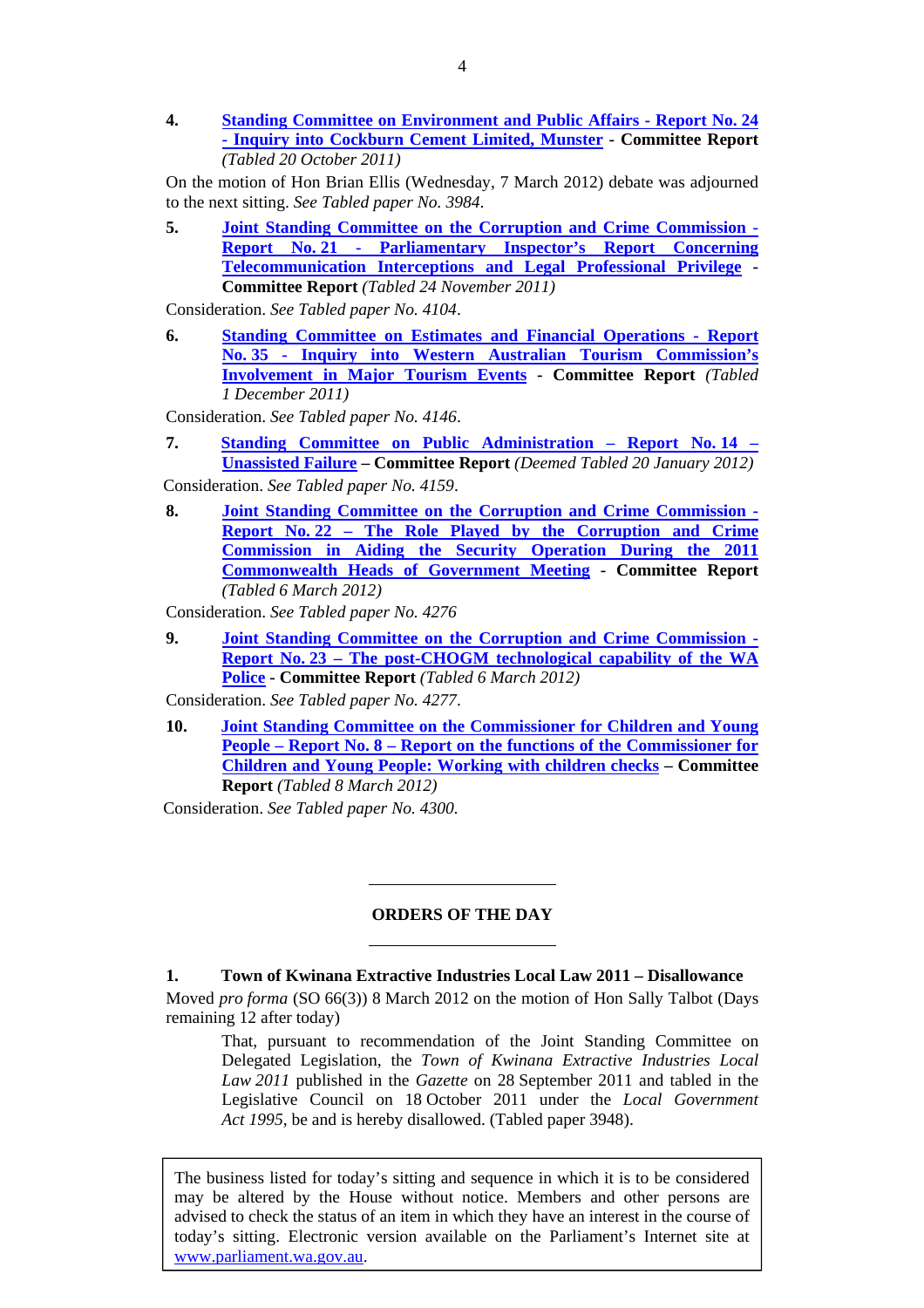# **2. Shire of Kellerberrin Parking and Parking Facilities Local Law 2011 – Disallowance**

Moved *pro forma* (SO 66(3)) 8 March 2012 on the motion of Hon Sally Talbot (Days remaining 12 after today)

That, pursuant to recommendation of the Joint Standing Committee on Delegated Legislation, the *Shire of Kellerberrin Parking and Parking Facilities Local Law 2011* published in the *Gazette* on 14 October 2011 and tabled in the Legislative Council on 18 October 2011 under the *Local Government Act 1995*, be and are hereby disallowed. (Tabled paper 3948).

# **3. Mining Amendment Regulations (No. 5) 2011 – Disallowance**

Moved *pro forma* (SO 66(3)) 8 March 2012 on the motion of Hon Robin Chapple (Days remaining 12 after today)

That the *Mining Amendment Regulations (No. 5) 2011* published in the *Gazette* on 11 October 2011 and tabled in the Legislative Council on 18 October 2011 under the *Mining Act 1978*, be and are hereby disallowed. (Tabled paper 3939).

# **4. Proposal No. 11/2011 – Amendment to Class A Reserve 22429 – Disallowance**

Moved *pro forma* (SO 66(3)) 27 March 2012 on the motion of Hon Phil Edman (Question to be resolved by Wednesday, 20 June 2012: s. 43 *Land Administration Act 1997*)

That *Proposal No. 11/2011 – Amendment to Class A Reserve 22429* tabled in the Legislative Council on 23 November 2011 under section 42(4)(b) of the *Land Administration Act 1997*, be and is hereby disallowed. (Tabled paper 4101).

**10. Road Traffic (Vehicles) Bill 2011** *[LA 245-1] Minister for Finance representing the Minister for Transport*

Consideration of report (Tuesday, 27 March 2012).

**11. Road Traffic Legislation Amendment Bill 2011** *[LA 246-1] Minister for Finance representing the Minister for Transport*

Consideration of report (Tuesday, 27 March 2012).

**8. Adoption Amendment Bill 2011** *[LC 250-1] Minister for Child Protection* Consideration of report (Tuesday, 27 March 2012).

**13. Western Australia Day (Renaming) Bill 2011** *[LA 261–1] Leader of the House representing the Premier*

Second reading continuation of remarks Hon Nick Goiran – 45 mins (Tuesday, 27 March 2012).

**9. \*Criminal Investigation (Covert Powers) Bill 2011** *[LA 210-2] Minister for Energy representing the Minister for Police*

Second reading adjourned (Tuesday, 1 November 2011). *See Standing Committee on Uniform Legislation and Statutes Review Report No. 69 (Tabled 6 March 2012)*. *cf SNP 210 Issue 4 – 27 March 2012.*

**7. \*Evidence and Public Interest Disclosure Legislation Amendment Bill 2011** *[LC 232-1B] Parliamentary Secretary representing the Attorney General*

Committee (Thursday, 10 November 2011. *See Standing Committee on Procedure and Privileges Report No. 23 (Tabled 29 November 2011)*. *cf SNP 232 Issue 2 - 1 December 2011.*